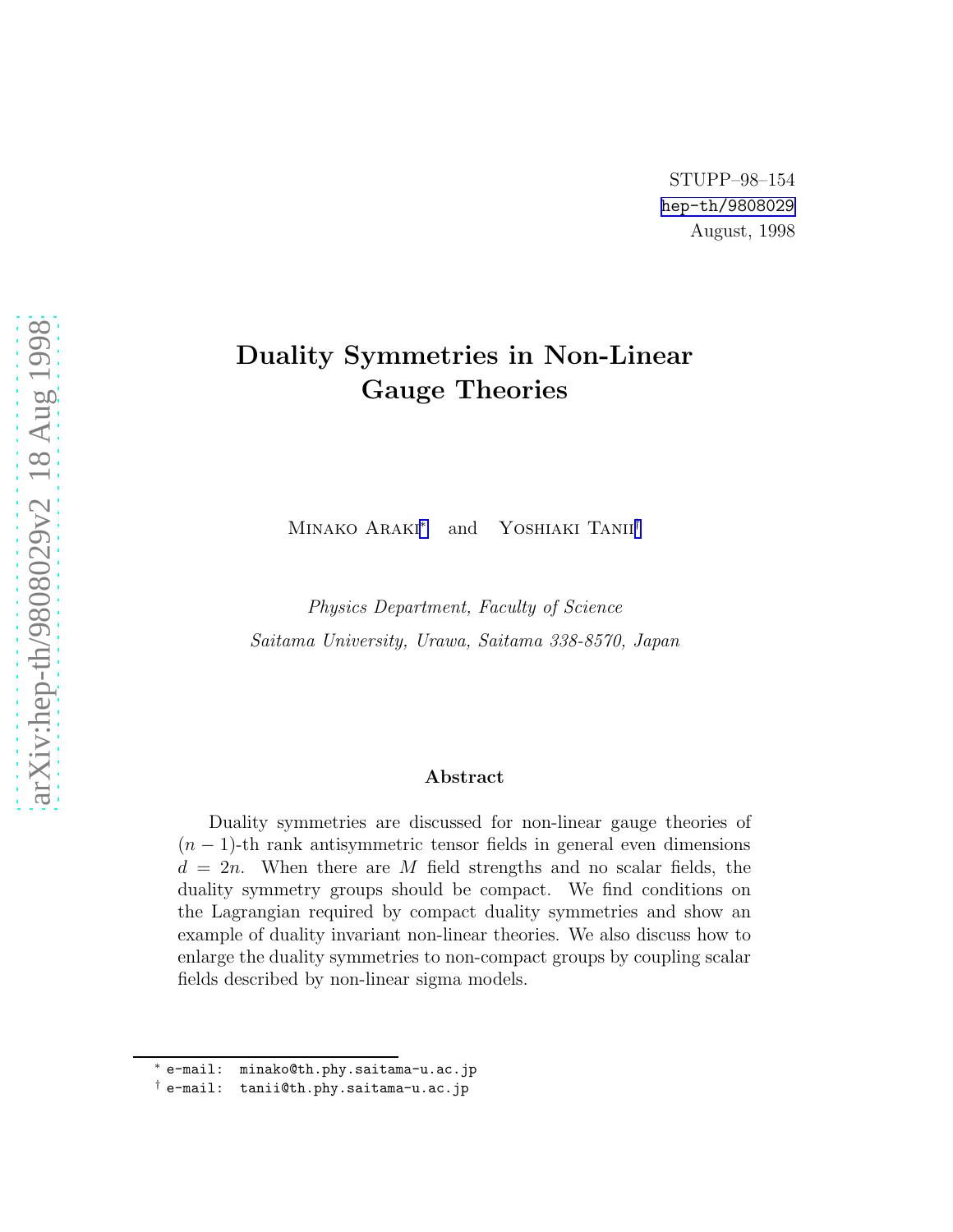## 1. Introduction

<span id="page-1-0"></span>The free Maxwell's equations are invariant under  $SO(2)$  rotations of the electric field and the magnetic field into each other. The invariance of this kind is called the duality invariance. In the relativistic notation duality transformations in the Maxwell's theory are rotations of the electro-magnetic field strength  $F_{\mu\nu}$  into its dual  $\tilde{F}^{\mu\nu} = \frac{1}{2}$  $\frac{1}{2} \epsilon^{\mu\nu\lambda\sigma} F_{\lambda\sigma}$ . The duality invariance has generalizations in higher even dimensions. In  $d = 2n$  dimensions one can consider duality rotations of n-th rank field strengths of antisymmetric tensor fields and their duals. These duality symmetries naturally appear in supergravities[[1\]](#page-14-0), [\[2\]](#page-14-0). Recently, duality symmetries play an important role in non-perturbative analysis of string theories [\[3](#page-14-0)].

Inref. [[4\]](#page-14-0) the general discussion of duality symmetries in  $d = 4$  was given. It was shown that possible duality groups are  $Sp(2M,\mathbf{R})$  or its subgroup when there are M field strengths, and that the Lagrangian is not invariant under duality transformations but should transforms in a definite way. Non-compact duality symmetries are possible when the theories contain scalar fields described by a G/H non-linear sigma model, where G is a non-compact group and H is a maximal compact subgroup. These results were generalized to theories in higher dimensions in ref.[[5\]](#page-14-0). It was found that possible duality groups are  $Sp(2M,\mathbf{R})$  or its subgroup in  $d=4k$  and SO(M, M) or its subgroup in  $d = 4k + 2$ .

More recently, duality symmetries were studied for non-linear gauge theories, whose Lagrangians are not quadratic in the field strengths of the gauge fields. Such Lagrangians appear as low energy effective theories in string theories. In refs.[[6\]](#page-14-0),[[7\]](#page-14-0) conditions on the Lagrangians required by a compact duality symmetry  $U(1)$  were obtained when there is a single field strength in  $d = 4$ . One of the theories satisfying the conditions is the Born-Infeld theory

$$
\mathcal{L}_{\rm BI} = \frac{1}{g^2} \left[ 1 - \sqrt{-\det \left( \eta_{\mu\nu} + gF_{\mu\nu} \right)} \right],\tag{1.1}
$$

which appears as a low energy effective theory in open string theories. The compact duality symmetry U(1) can be enlarged to a non-compact symmetry  $Sp(2,\mathbf{R}) \sim$  $SL(2,\mathbf{R})$  by coupling scalar fields (dilaton and axion fields).

The purpose of the present paper is to generalize these results on duality symmetries in non-linear gauge theories to theories which contain more than one field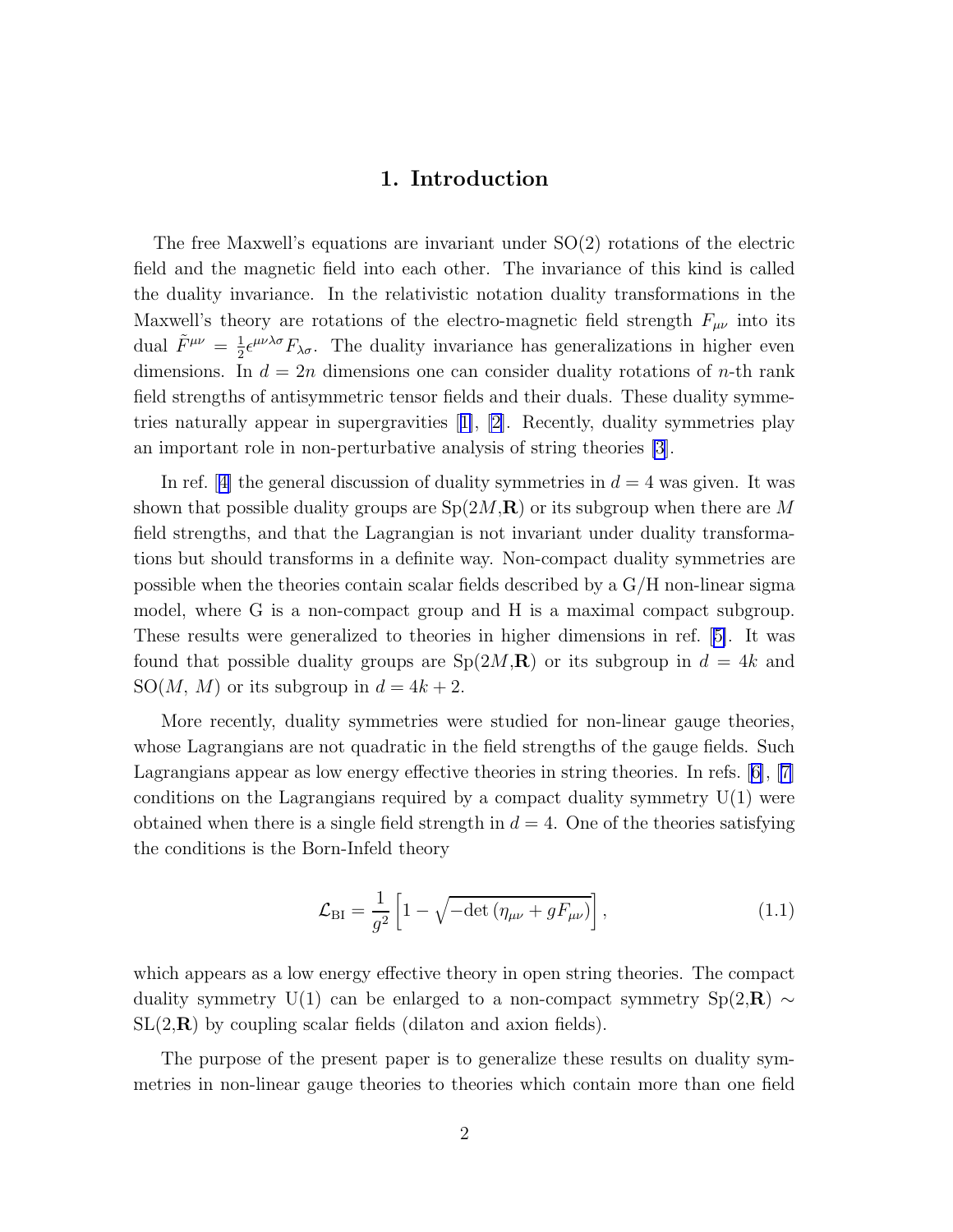strengths, and also to theories in arbitrary even dimensions. (Theories with a single field strength in  $d = 4k$  dimensions were already studied in ref. [\[6\]](#page-14-0).) Such studies will be useful in discussing string dualities. When there are M field strengths and no scalar fields, the duality symmetry group should be a compact group. We find conditions on the Lagrangian required by compact duality symmetries and show an example of duality invariant non-linear theories up to sixth order in the field strengths. We also discuss how to couple non-linear sigma models to enlarge the duality symmetry groups to non-compact ones.

In the next section we review the general structure of duality symmetries in general even dimensions. In sect. 3 we work out the details of  $G/H$  non-linear sigma models for groups G, H relevant to duality symmetries. In sect. 4 conditions of duality invariance on the Lagrangian are obtained and an example of non-linear theories satisfying them is given. Finally, couplings to non-linear sigma models are discussed in sect. 5.

#### 2. Duality symmetries

In this section we review the general structure of duality symmetries in even dimensions  $d = 2n$  [\[4](#page-14-0)], [\[5](#page-14-0)]. We consider theories of  $(n-1)$ -th rank antisymmetric tensor gauge fields  $B^a_{\mu_1\cdots\mu_{n-1}}(x)$   $(a = 1, \cdots, M)$  interacting with other fields  $\phi_i(x)$ . Field strengths of the tensor gauge fields and their duals are defined as

$$
F^{a}_{\mu_{1}\cdots\mu_{n}} = n \, \partial_{[\mu_{1}} B^{a}_{\mu_{2}\cdots\mu_{n}]},
$$
  
\n
$$
\tilde{F}^{a\,\mu_{1}\cdots\mu_{n}} = \frac{1}{n!} \epsilon^{\mu_{1}\cdots\mu_{n}\nu_{1}\cdots\nu_{n}} F^{a}_{\nu_{1}\cdots\nu_{n}},
$$
\n(2.1)

where the indices in  $[\mu_1 \cdots \mu_n]$  are totally antisymmetrized with unit strength and  $\epsilon^{\mu_1\cdots\mu_d}$  is the Levi-Civita symbol. As the inclusion of gravity is straightforward, we consider theories in flat space-time. In d dimensions the duality operation satisfies

$$
\tilde{\tilde{F}} = \epsilon F, \qquad \epsilon = \begin{cases} +1 & \text{for} \quad d = 4k + 2, \\ -1 & \text{for} \quad d = 4k. \end{cases} \tag{2.2}
$$

We consider a Lagrangian which is a function of  $M$  field strengths and of other fields  $\phi_i(x)$  and their derivatives

$$
\mathcal{L} = \mathcal{L}(F_{\mu_1 \cdots \mu_n}^a, \phi_i, \partial_\mu \phi_i). \tag{2.3}
$$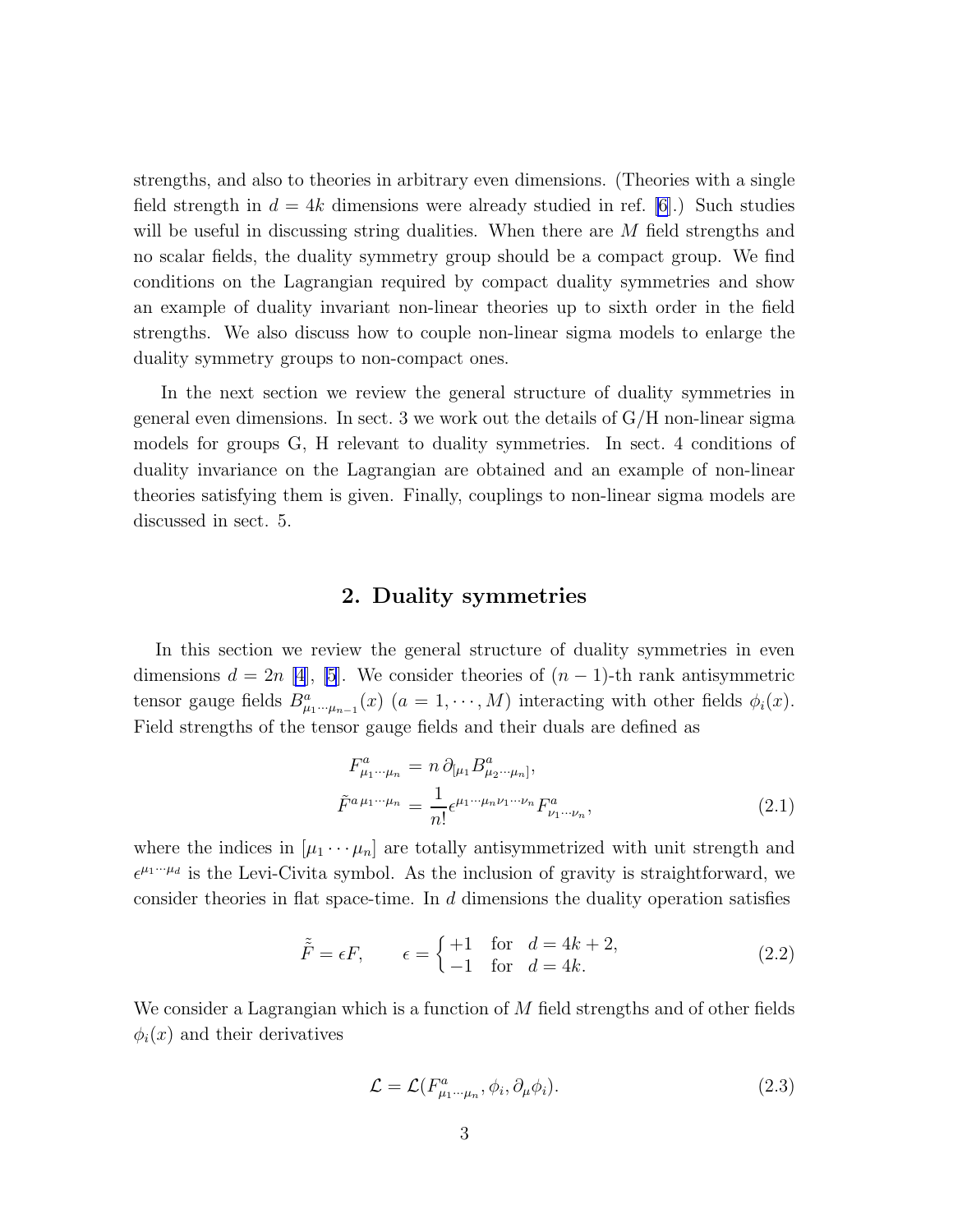<span id="page-3-0"></span>The gauge fields  $B^a_{\mu_1\cdots\mu_{n-1}}$  appear only through their field strengths  $F^a_{\mu_1\cdots\mu_n}$ .

The equations of motion for  $B^a_{\mu_1\cdots\mu_{n-1}}$  and the Bianchi identities are

$$
\partial_{\mu_1}(\tilde{G}^{a\,\mu_1\cdots\mu_n}) = 0, \qquad \partial_{\mu_1}(\tilde{F}^{a\,\mu_1\cdots\mu_n}) = 0,\tag{2.4}
$$

where the duals of antisymmetric tensors  $G^a_{\mu_1\cdots\mu_n}$  are defined by

$$
\tilde{G}^{a\,\mu_1\cdots\mu_n} = n! \frac{\partial \mathcal{L}}{\partial F^a_{\mu_1\cdots\mu_n}}.
$$
\n(2.5)

For the free Maxwell theory in four dimensions, we obtain  $G^{\mu\nu} = \tilde{F}^{\mu\nu}$ . Eq. (2.4) is invariant under transformations

$$
\delta\left(\begin{array}{c} G \\ F \end{array}\right) = \left(\begin{array}{cc} A & B \\ C & D \end{array}\right) \left(\begin{array}{c} G \\ F \end{array}\right), \qquad \delta\phi^i = \xi^i(\phi), \tag{2.6}
$$

where A, B, C, D are constant  $M \times M$  real matrices and  $\xi^{i}(\phi)$  are functions of  $\phi^{i}$ . These constants are not independent and should satisfy certain conditions obtained from the covariance of the definition of  $G(2.5)$  and the covariance of the equations of motion for  $\phi^i$  under the transformations (2.6).

Let us first consider the covariance of the definition of  $G$ . By eq. (2.5)  $G$  is given as functions of F and  $\phi$ . Therefore, the transformation of G can be derived from those of F and  $\phi$ . From eqs. (2.5) and (2.6) we obtain

$$
\delta \tilde{G}^a = n! \frac{\partial \delta \mathcal{L}}{\partial F^a} - \tilde{G}^b D^{ba} - \tilde{G}^b C^{bc} \frac{\partial G^c}{\partial F^a}.
$$
 (2.7)

This should be consistent with the transformation of  $G$  given in eq. (2.6). By equating these two transformation laws we obtain

$$
\frac{\partial}{\partial F^a} \left( n! \delta \mathcal{L} - \frac{1}{2} F^b B^{bc} \tilde{F}^c - \frac{1}{2} \tilde{G}^b C^{bc} G^c \right) - \left( A^{ab} + D^{ba} \right) n! \frac{\partial \mathcal{L}}{\partial F^b}
$$

$$
= \frac{1}{2} \left( B^{ab} + \epsilon B^{ba} \right) \tilde{F}^b + \frac{1}{2} \tilde{G}^b \left( C^{bc} + \epsilon C^{cb} \right) \frac{\partial G^c}{\partial F^a} . \tag{2.8}
$$

When there exist non-trivial interactions, this equation gives conditions on the transformation parameters

$$
A^{ab} + D^{ba} = \alpha \delta^{ab}, \qquad B^{ab} = -\epsilon B^{ba}, \qquad C^{ab} = -\epsilon C^{ba}, \tag{2.9}
$$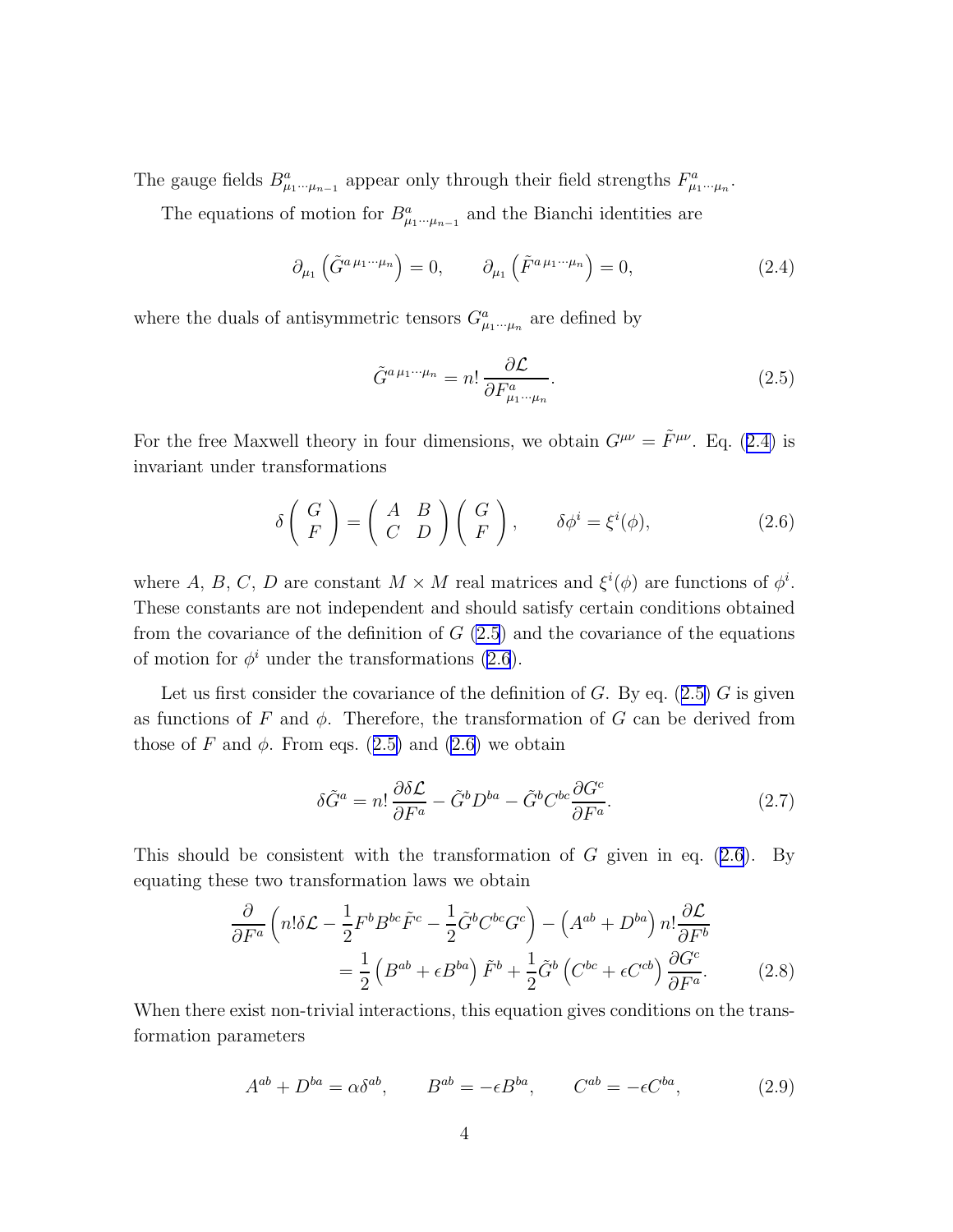<span id="page-4-0"></span>where  $\alpha$  is an arbitrary constant, as well as a condition on the variation of the Lagrangian

$$
\frac{\partial}{\partial F^a} \left( \delta \mathcal{L} - \frac{1}{2n!} F^a B^{ab} \tilde{F}^b - \frac{1}{2n!} \tilde{G}^a C^{ab} G^b - \alpha \mathcal{L} \right) = 0. \tag{2.10}
$$

The equations of motion for  $\phi^i$  are

$$
E_i \equiv \left(\frac{\partial}{\partial \phi^i} - \partial_\mu \frac{\partial}{\partial (\partial_\mu \phi^i)}\right) \mathcal{L} = 0.
$$
 (2.11)

The covariance of these equations under the duality transformation [\(2.6](#page-3-0))

$$
\delta E_i = -\frac{\partial \xi^j}{\partial \phi^i} E_j \tag{2.12}
$$

requires another condition on the variation of the Lagrangian

$$
\left(\frac{\partial}{\partial \phi^i} - \partial_\mu \frac{\partial}{\partial (\partial_\mu \phi^i)}\right) \left(\delta \mathcal{L} - \frac{1}{2n!} \tilde{G}^a C^{ab} G^b \right) = 0.
$$
\n(2.13)

Wecan now find out possible duality groups from eqs.  $(2.9)$  $(2.9)$ ,  $(2.10)$  and  $(2.13)$ . Comparing eqs. (2.10) and (2.13) we find  $\alpha = 0$ . Then, the conditions on the parameters([2.9\)](#page-3-0) can be written as

$$
X^T \Omega + \Omega X = 0,\t\t(2.14)
$$

where

$$
X = \left(\begin{array}{cc} A & B \\ C & D \end{array}\right), \qquad \Omega = \left(\begin{array}{cc} 0 & \epsilon \\ 1 & 0 \end{array}\right). \tag{2.15}
$$

For  $d = 4k$  ( $\epsilon = -1$ )  $\Omega$  is an antisymmetric matrix and the above condition implies that the group of duality transformations is  $Sp(2M, \mathbf{R})$  or its subgroup. On the other hand, for  $d = 4k + 2$  ( $\epsilon = +1$ )  $\Omega$  is a symmetric matrix, which can be diagonalized to diag(1, -1). The group of duality transformations in this case is  $SO(M, M)$  or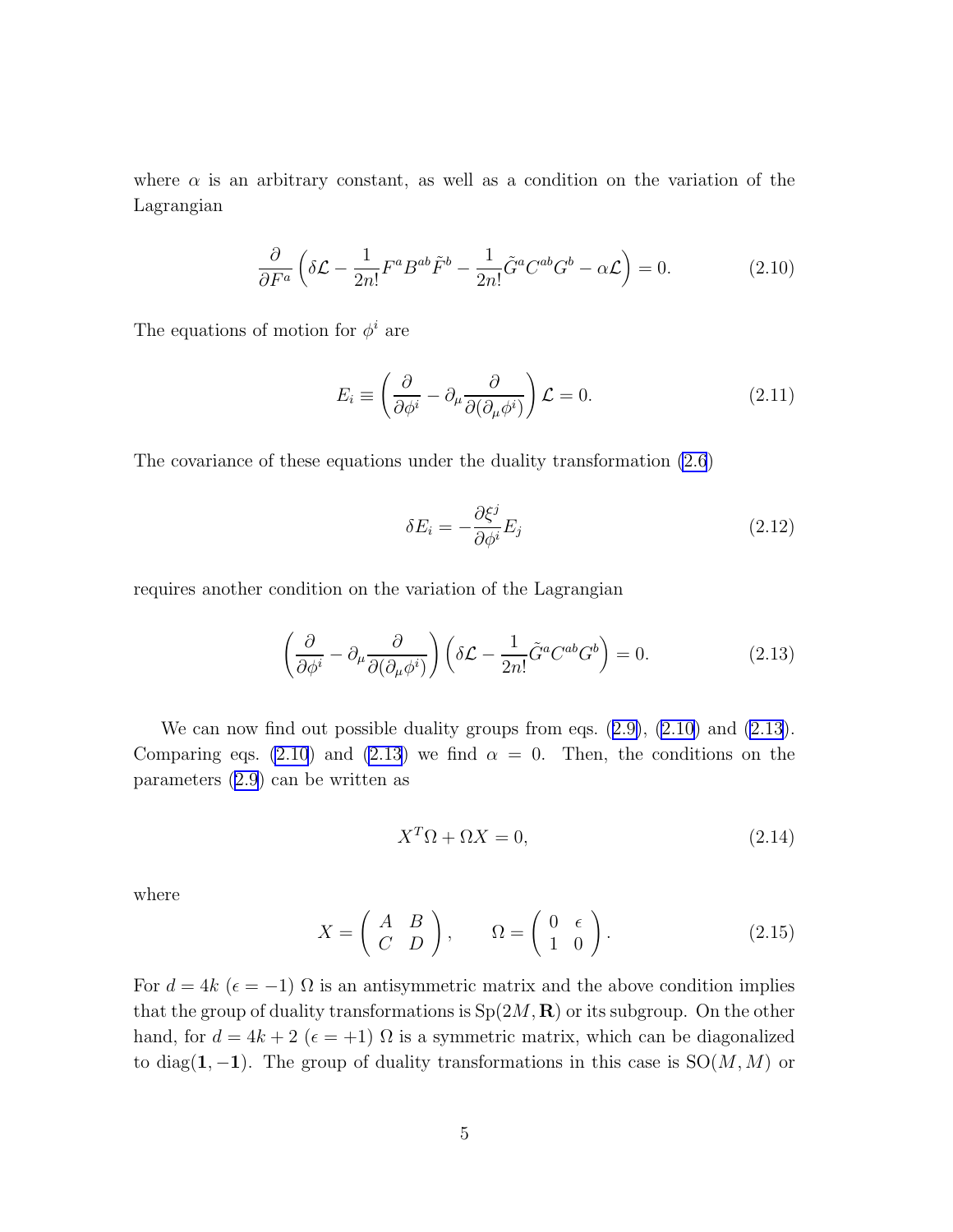<span id="page-5-0"></span>itssubgroup. Eqs.  $(2.9)$  $(2.9)$ ,  $(2.10)$  and  $(2.13)$  also require that the Lagrangian must transform as

$$
\delta \mathcal{L} = \frac{1}{2n!} F^a B^{ab} \tilde{F}^b + \frac{1}{2n!} \tilde{G}^a C^{ab} G^b
$$

$$
= \delta \left( \frac{1}{2n!} F^a \tilde{G}^a \right). \tag{2.16}
$$

Thus, although the Lagrangian is not invariant under the duality transformations, it transforms in a definite way. It can be shown that a derivative of the Lagrangian with respect to an invariant parameter is invariant under the duality transformations. The invariant parameter can be an invariant external field such as the metric. Thus, the energy-momentum tensor, which is given by a functional derivative of the Lagrangian with respect to the metric, is invariant under the duality transformations.

In field theories with non-compact symmetries one has to check the absence of ghosts, i.e., negative norm states. When no scalar fields are present, only compact subgroups of  $Sp(2M, \mathbf{R})$  or  $SO(M, M)$  are possible as duality symmetries without introducing ghosts. The maximal compact subgroup of  $Sp(2M, \mathbf{R})$  and  $SO(M, M)$ are  $U(M)$  and  $SO(M) \times SO(M)$  respectively. Elements of these compact groups aregiven by X in eq.  $(2.15)$  $(2.15)$  $(2.15)$  with

$$
D = A, \quad C = \epsilon B, \quad A^T = -A, \quad B^T = -\epsilon B. \tag{2.17}
$$

Non-compact duality symmetries are possible when scalar fields described by a G/H non-linear sigma model are present. Here, G is a non-compact duality group and H is a maximal compact subgroup of G. In the next section we work out the details of G/H non-linear sigma models for  $G = Sp(2M, \mathbf{R})$ ,  $H = U(M)$  in  $d = 4k$  and  $G =$  $SO(M, M)$ ,  $H = SO(M) \times SO(M)$  in  $d = 4k + 2$ .

#### 3. Non-linear sigma models

TheG/H non-linear sigma model  $[8]$  $[8]$ ,  $[4]$  $[4]$  is a theory of G/H-valued scalar fields, which is invariant under rigid G transformations. For our purpose G is a noncompact Lie group and H is a maximal compact subgroup of G. We represent the scalar fields by a G-valued scalar field  $V(x)$  and require local H invariance. Since we do not introduce independent H gauge fields, the H part of  $V(x)$  can be gauged away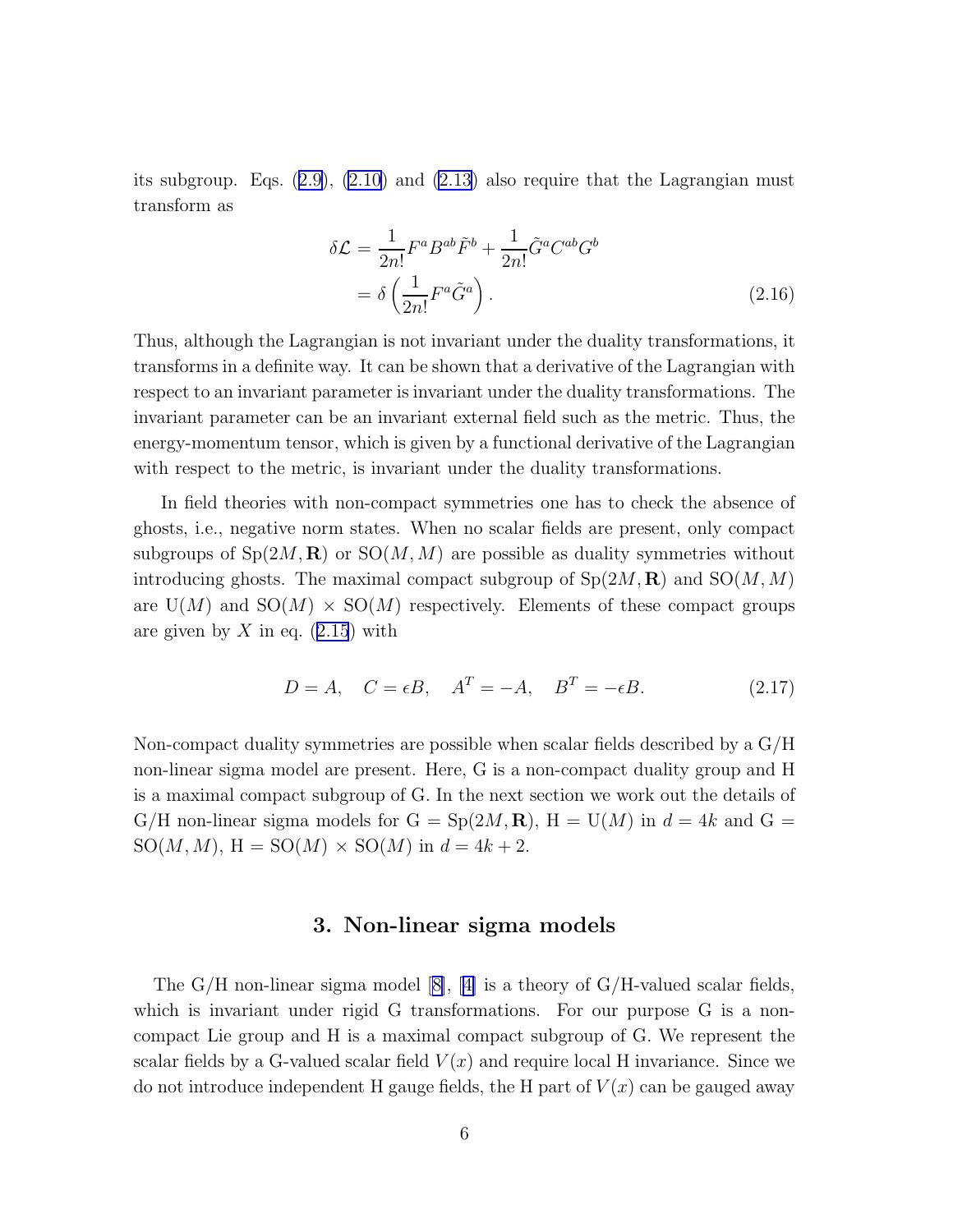<span id="page-6-0"></span>and physical degrees of freedom are on a coset space G/H. Under the rigid G transformation g and the local H transformation  $h(x)$  the scalar field  $V(x)$  transforms as

$$
V(x) \to gV(x)h^{-1}(x). \tag{3.1}
$$

To construct the action we decompose the Lie algebra **G** of G as  $G = H + N$ , where  $H$  is the Lie algebra of H and N is its orthogonal complement in  $G$ . The orthogonality is defined with respective to the trace in a certain representation:  $tr(\mathbf{H} \mathbf{N}) = 0$ . The **G**-valued field  $V^{-1} \partial_{\mu} V$  is decomposed as

$$
V^{-1}\partial_{\mu}V = Q_{\mu} + P_{\mu}, \qquad Q_{\mu} \in \mathbf{H}, \quad P_{\mu} \in \mathbf{N}.
$$
 (3.2)

The transformation laws of  $Q_{\mu}$  and  $P_{\mu}$  under the local H transformation in (3.1) are found to be

$$
Q_{\mu} \to hQ_{\mu}h^{-1} + h\partial_{\mu}h^{-1}, \qquad P_{\mu} \to hP_{\mu}h^{-1}, \tag{3.3}
$$

while they are invariant under the rigid G transformations. We see that  $Q_{\mu}$  transforms as an H gauge field, while  $P_\mu$  is covariant under the H transformations. By using these quantities we can construct actions which are invariant under the rigid G and the local H transformations. The kinetic term of the scalar fields is

$$
\mathcal{L}_{\text{scalar}} = \frac{1}{2} \operatorname{tr}(P_{\mu} P^{\mu}), \tag{3.4}
$$

which is quadratic in derivatives of  $V$  and is manifestly invariant under the rigid  $G$ and the local H transformations. The H gauge field  $Q_{\mu}$  can be used to define the covariant derivatives on other fields transforming under the local H. The covariant quantity  $P_{\mu}$  also can be used to construct invariant terms in the action.

Let us work out the details of the theories relevant to duality symmetries. For  $G = Sp(2M, \mathbf{R}), H = U(M)$  in  $d = 4k$  the G transformations in the complex basis are

$$
\begin{pmatrix} F + iG \\ F - iG \end{pmatrix} \rightarrow \begin{pmatrix} a & b^* \\ b & a^* \end{pmatrix} \begin{pmatrix} F + iG \\ F - iG \end{pmatrix}, \quad a^\dagger a - b^\dagger b = 1, \quad a^T b - b^T a = 0, \quad (3.5)
$$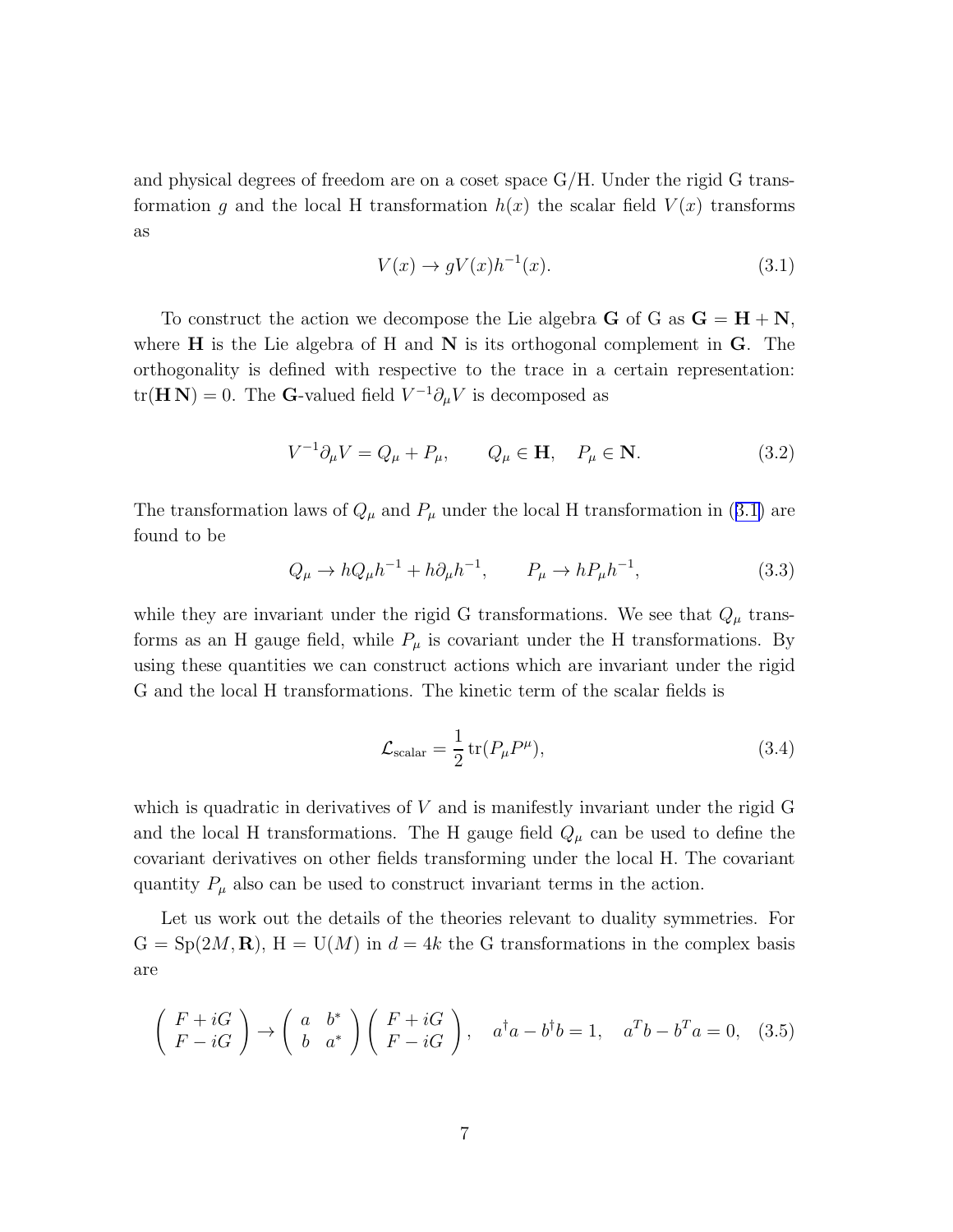<span id="page-7-0"></span>where a, b are  $M \times M$  complex matrices. The subgroup  $H = U(M)$  corresponds to the case  $b = 0$ . In this basis the G-valued scalar field is expressed as

$$
V(x) = \begin{pmatrix} \phi_0(x) & \phi_1^*(x) \\ \phi_1(x) & \phi_0^*(x) \end{pmatrix}, \quad \phi_0^{\dagger} \phi_0 - \phi_1^{\dagger} \phi_1 = 1, \quad \phi_0^T \phi_1 - \phi_1^T \phi_0 = 0. \tag{3.6}
$$

The physical degrees of freedom are represented by an H-invariant variable

$$
z = \phi_1^*(\phi_0^*)^{-1} = z^T,\tag{3.7}
$$

which transforms under G as

$$
z \to (az + b^*)(bz + a^*)^{-1}.
$$
\n(3.8)

Alternatively, we can use a variable

$$
S = S_1 + iS_2 = i\frac{1-z}{1+z}, \qquad S_1, S_2 \in \mathbf{R}
$$
 (3.9)

to represent physical degrees of freedom. Its infinitesimal G transformation is

$$
\delta S = AS + B - SCS - SD. \tag{3.10}
$$

The kinetic term for the scalar fields([3.4\)](#page-6-0) becomes

$$
\mathcal{L}_{\text{scalar}} = \text{tr}\left[ \left( \phi_0^T \partial_\mu \phi_1 - \phi_1^T \partial_\mu \phi_0 \right)^* \left( \phi_0^T \partial^\mu \phi_1 - \phi_1^T \partial^\mu \phi_0 \right) \right]
$$
\n
$$
= \text{tr}\left[ \frac{1}{1 - z^* z} \partial_\mu z^* \frac{1}{1 - z z^*} \partial^\mu z \right]
$$
\n
$$
= -\text{tr}\left[ \frac{1}{S - S^*} \partial_\mu S^* \frac{1}{S - S^*} \partial^\mu S \right]. \tag{3.11}
$$

We now turn to the case  $G = SO(M, M)$ ,  $H = SO(M) \times SO(M)$  in  $d = 4k + 2$ . In the  $\Omega$ -diagonal basis the G transformations are written as

$$
\begin{pmatrix} F+G \\ F-G \end{pmatrix} \rightarrow \begin{pmatrix} a & b \\ c & d \end{pmatrix} \begin{pmatrix} F+G \\ F-G \end{pmatrix},
$$
  
\n
$$
a^T a - c^T c = 1, \quad d^T d - b^T b = 1, \quad a^T b - c^T d = 0,
$$
\n(3.12)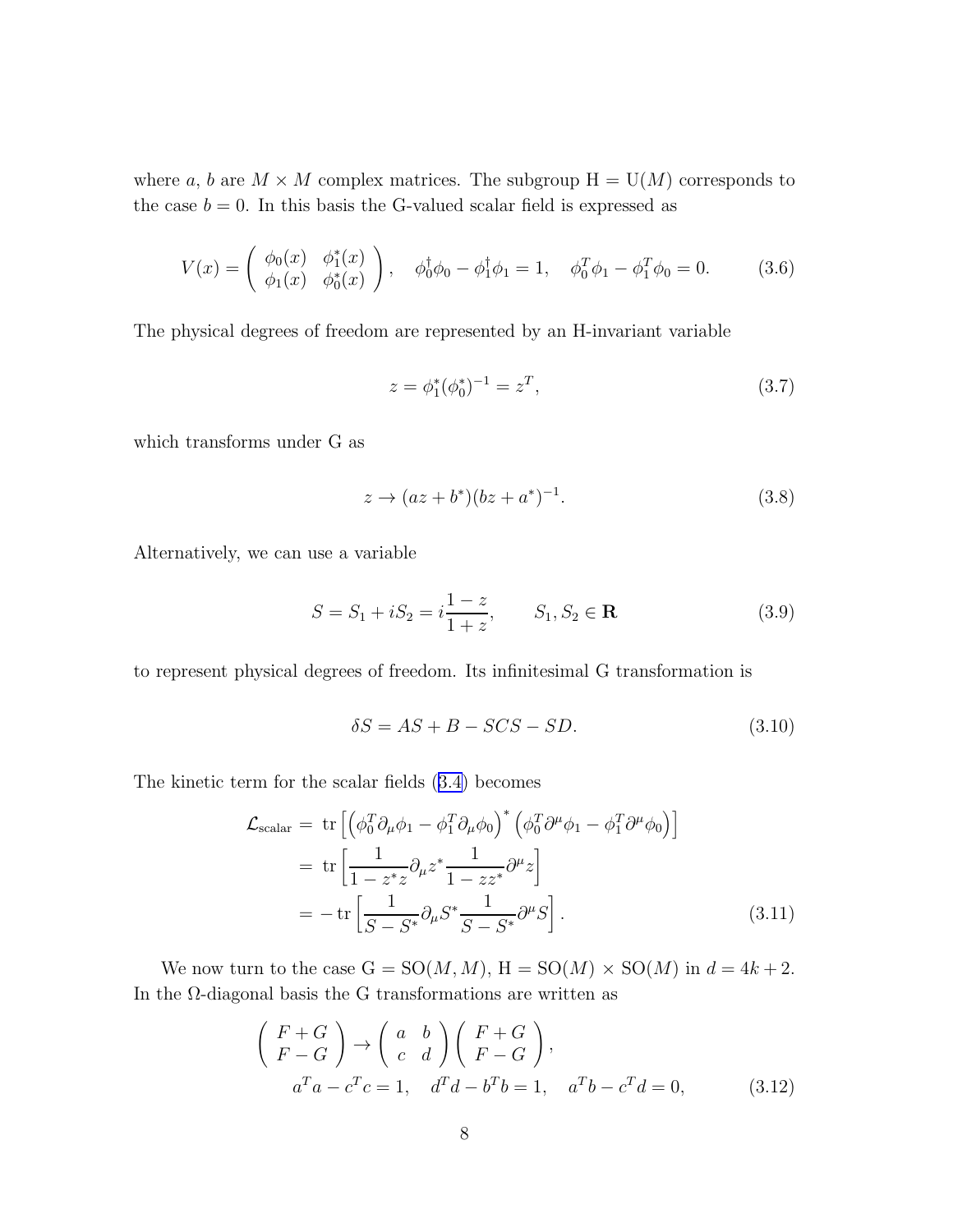<span id="page-8-0"></span>where a, b, c, d are  $M \times M$  real matrices. The subgroup  $H = SO(M) \times SO(M)$ corresponds to the case  $b = c = 0$ . The G-valued scalar field is parametrized as

$$
V(x) = \begin{pmatrix} \phi_1(x) & \psi_2(x) \\ \psi_1(x) & \phi_2(x) \end{pmatrix},
$$
  
\n
$$
\phi_1^T \phi_1 - \psi_1^T \psi_1 = 1, \quad \phi_2^T \phi_2 - \psi_2^T \psi_2 = 1, \quad \phi_1^T \psi_2 - \psi_1^T \phi_2 = 0.
$$
 (3.13)

We define an H-invariant variable

$$
z = (\psi_1(\phi_1)^{-1})^T = \psi_2(\phi_2)^{-1}, \tag{3.14}
$$

which transforms under the G transformation as

$$
z \to (az+b)(cz+d)^{-1}.
$$
\n
$$
(3.15)
$$

Alternatively, we can use a variable

$$
S = -S_1 + S_2 = \frac{1-z}{1+z}, \qquad S_1^T = -S_1, \quad S_2^T = S_2,\tag{3.16}
$$

whose infinitesimal G transformation is

$$
\delta S = AS - B + SCS - SD. \tag{3.17}
$$

The kinetic term [\(3.4](#page-6-0)) then becomes

$$
\mathcal{L}_{\text{scalar}} = \text{tr}\left[ \left( \phi_1^T \partial_\mu \psi_2 - \psi_1^T \partial_\mu \phi_2 \right) \left( \phi_2^T \partial^\mu \psi_1 - \psi_2^T \partial^\mu \phi_1 \right) \right]
$$
\n
$$
= \text{tr}\left[ \frac{1}{1 - z^T z} \partial_\mu z^T \frac{1}{1 - z z^T} \partial^\mu z \right]
$$
\n
$$
= \text{tr}\left[ \frac{1}{S + S^T} \partial_\mu S^T \frac{1}{S + S^T} \partial^\mu S \right]. \tag{3.18}
$$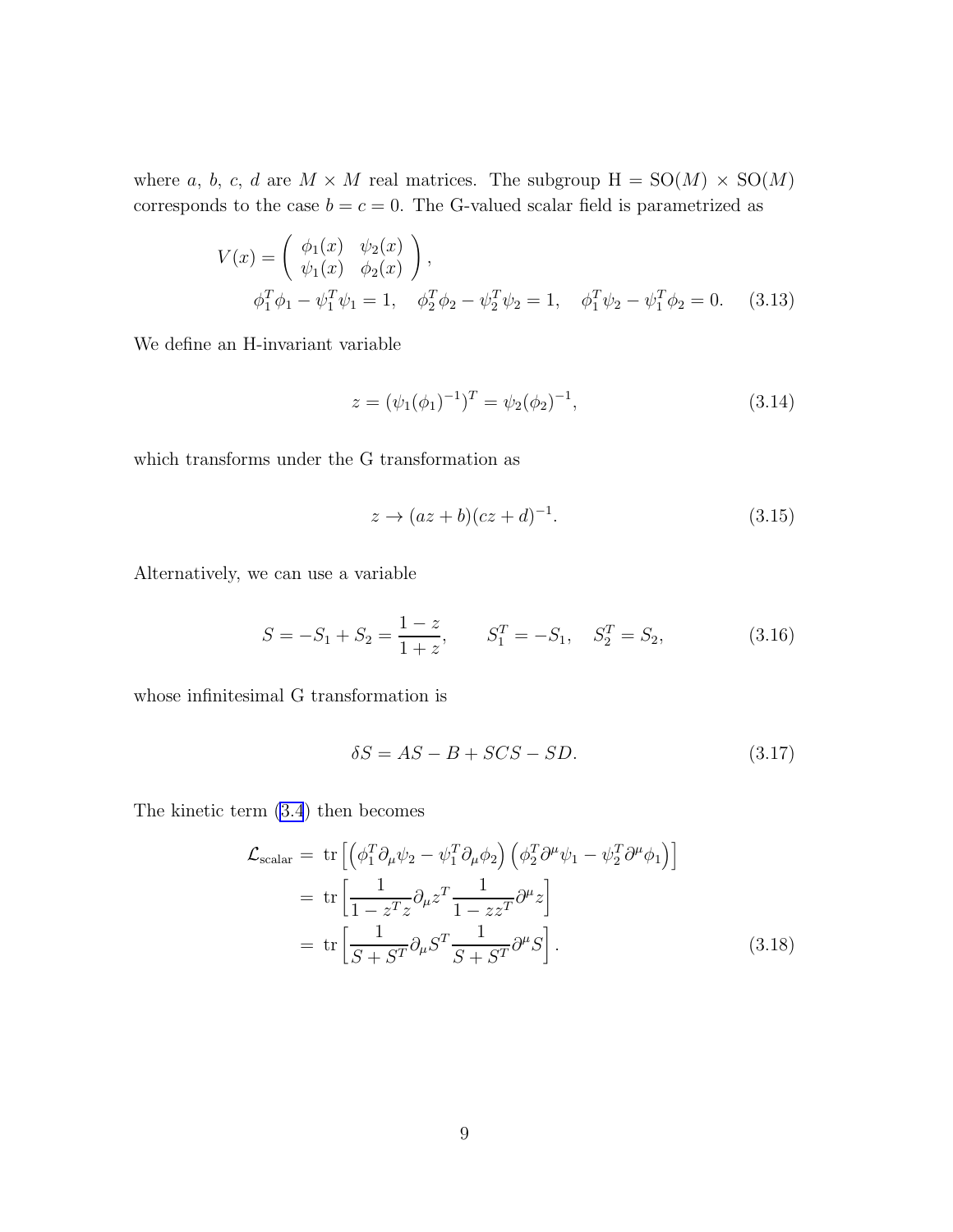### 4. Non-linear gauge theories

<span id="page-9-0"></span>Let us consider duality invariant gauge theories, which are not quadratic in the field strengths. In this section we shall first consider theories which contain only gauge fields and no other fields. The duality symmetry group should be a compact group. We consider the maximal symmetric cases:  $U(M)$  for  $d = 4k$  and  $SO(M) \times$  $SO(M)$ for  $d = 4k + 2$ . The transformation parameters satisfy eq. ([2.17\)](#page-5-0).

According to the general discussion in sect. 2 the Lagrangian must satisfies eq. [\(2.16](#page-5-0)). On the other hand, assuming that the Lagrangian is a function of only the field strengths  $F^a$  we obtain

$$
\delta \mathcal{L} = \delta F^a \frac{\partial \mathcal{L}}{\partial F^a} = \frac{1}{n!} \left( C^{ab} G^b + D^{ab} F^b \right) \tilde{G}^a.
$$
 (4.1)

Byequating these two expressions and by using eq.  $(2.17)$  $(2.17)$  $(2.17)$  we obtain the conditions

$$
F^{a\mu_1\cdots\mu_n}\tilde{F}^b_{\mu_1\cdots\mu_n} + G^{a\mu_1\cdots\mu_n}\tilde{G}^b_{\mu_1\cdots\mu_n} = 0,
$$
\n(4.2)

$$
F^{a\mu_1 \cdots \mu_n} \tilde{G}^b_{\mu_1 \cdots \mu_n} - F^{b\mu_1 \cdots \mu_n} \tilde{G}^a_{\mu_1 \cdots \mu_n} = 0.
$$
 (4.3)

The first condition (4.2) is a generalization of the condition for a single gauge field obtainedin refs.  $[6]$  $[6]$ ,  $[7]$ . From eq.  $(2.5)$  $(2.5)$  the second condition  $(4.3)$  can be rewritten as

$$
F^{a}\frac{\partial \mathcal{L}}{\partial F^{b}} - F^{b}\frac{\partial \mathcal{L}}{\partial F^{a}} = 0.
$$
\n(4.4)

We see that it requires the  $SO(M)$  invariance of the Lagrangian when  $F^a$  transform as an M-dimensional vector of  $SO(M)$ .

Let us obtain an example of the Lagrangians which satisfy these conditions. We expand the Lagrangian in F and consider terms up to and including of order  $\mathcal{O}(F^6)$ 

$$
\mathcal{L} = \mathcal{L}_2 + \mathcal{L}_4 + \mathcal{L}_6 + \mathcal{O}(F^8),\tag{4.5}
$$

where  $\mathcal{L}_m$  is of order  $\mathcal{O}(F^m)$ . We make the following ansatz

$$
\mathcal{L}_2 = \alpha_1 (F^a F^a) + \alpha_2 (F^a \tilde{F}^a),
$$
  
\n
$$
\mathcal{L}_4 = \beta_1 (F^a F^a)^2 + \beta_2 (F^a F^b)^2 + \beta_3 (F^a \tilde{F}^a)^2 + \beta_4 (F^a \tilde{F}^b)^2,
$$
  
\n
$$
\mathcal{L}_6 = \gamma_1 (F^a F^a)^3 + \gamma_2 (F^a F^b)^2 (F^c F^c) + \gamma_3 (F^a F^b) (F^a F^c) (F^b F^c)
$$
  
\n
$$
+ \gamma_4 (F^a \tilde{F}^a)^2 (F^c F^c) + \gamma_5 (F^a \tilde{F}^b)^2 (F^c F^c)
$$
  
\n
$$
+ \gamma_6 (F^a \tilde{F}^b) (F^a F^b) (F^c \tilde{F}^c) + \gamma_7 (F^a \tilde{F}^b) (F^a \tilde{F}^c) (F^b F^c),
$$
\n(4.6)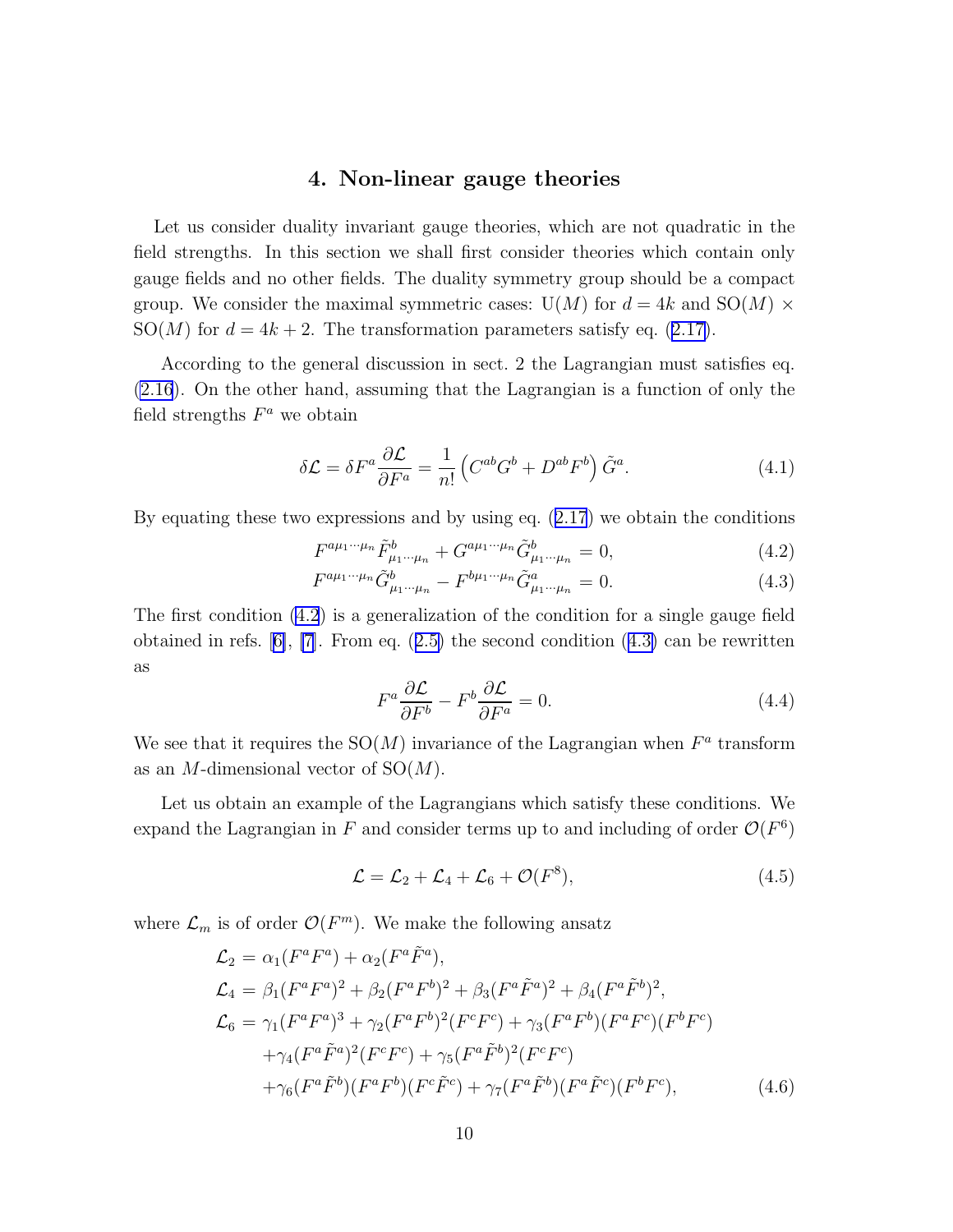where  $(F^a F^b) = F^a_{\mu_1 \cdots \mu_n} F^{b\mu_1 \cdots \mu_n}$  etc. We note that the terms proportional to  $(F^a \tilde{F}^a)$ identically vanish in  $d = 4k + 2$  since  $(F^a \tilde{F}^a) = -(\tilde{F}^a F^a) = 0$ . Since the indices  $a, b, \cdots$  $a, b, \cdots$  $a, b, \cdots$  are appropriately contracted, the condition ([4.3\)](#page-9-0) is automatically satisfied. Substitutingeqs.  $(4.5)$  $(4.5)$ ,  $(4.6)$  $(4.6)$  into eq.  $(4.2)$  $(4.2)$  and using the identities

$$
(F_1\tilde{F}_2) = -\epsilon(\tilde{F}_1F_2), \qquad (\tilde{F}_1\tilde{F}_2) = -(F_1F_2), \qquad (4.7)
$$

we find that the condition  $(4.2)$  is satisfied at this order when the non-vanishing parameters are

$$
\alpha_1 = \pm \frac{1}{2n!},
$$
\n $\beta_2 = \beta_4 = \alpha_1 \beta,$ \n $\gamma_3 = \gamma_7 = 2\alpha_1 \beta^2.$ \n(4.8)

Thus the Lagrangian up to sixth order in  $F$  is

$$
\mathcal{L} = \pm \frac{1}{2n!} \Big[ (F^a F^a) + \beta \left\{ (F^a F^b)(F^a F^b) + (F^a \tilde{F}^b)(F^a \tilde{F}^b) \right\} + 2\beta^2 \left\{ (F^a F^b)(F^a F^c)(F^b F^c) + (F^a \tilde{F}^b)(F^a \tilde{F}^c)(F^b F^c) \right\} \Big] + \mathcal{O}(F^8). \quad (4.9)
$$

For  $M=1$  in four dimensions we see that this Lagrangian coincides with the Born-Infeld Lagrangian([1.1\)](#page-1-0) up to this order.

#### 5. Coupling to scalar fields

The compact duality symmetries in the previous section can be enlarged to noncompact symmetries by introducing scalar fields. In this section we shall discuss couplings of scalar fields described by  $G/H$  non-linear sigma models to non-linear gauge theories. We require that the theories are invariant under the maximal noncompact duality symmetries  $Sp(2M, \mathbf{R})$  in  $d = 4k$  or  $SO(M, M)$  in  $4k + 2$ .

Weuse the fields  $S_1$ ,  $S_2$  introduced in eqs. ([3.9\)](#page-7-0), ([3.16](#page-8-0)) to represent the G/Hvalued scalar fields. They have symmetry properties  $S_1^T = -\epsilon S_1$ ,  $S_2^T = S_2$ . It is convenient to introduce the "vielbein"  $R^{ab}$  for the "metric"  $S_2^{ab}$  by

$$
S_2 = R^T R. \tag{5.1}
$$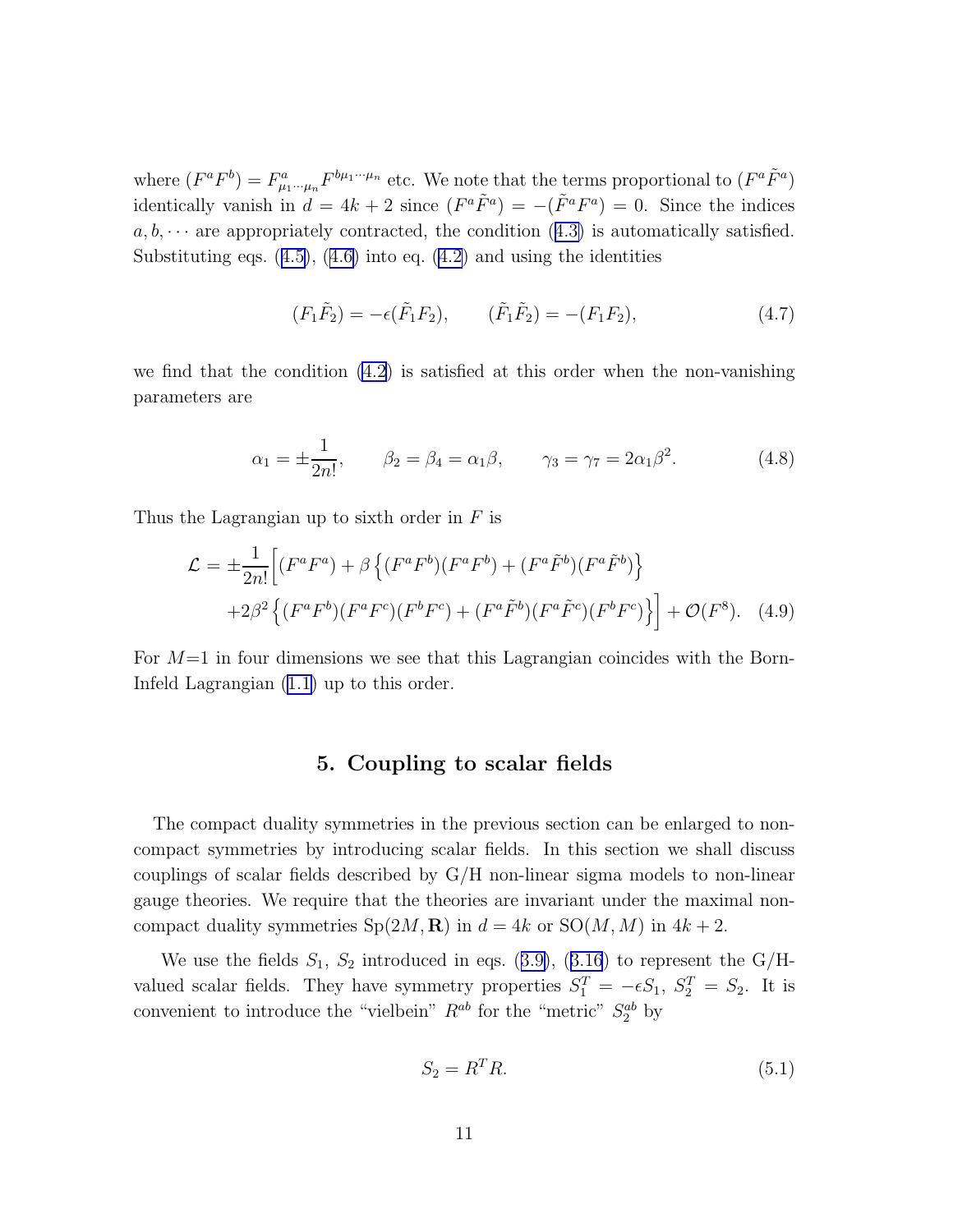<span id="page-11-0"></span>For a given  $S_2$ , R is determined only up to local  $SO(M)$  transformations

$$
\delta R(x) = \Lambda(x)R(x), \qquad \Lambda^{T}(x) = -\Lambda(x). \tag{5.2}
$$

When the Lagrangian is expressed by using  $R$ , it should be invariant under these local  $SO(M)$  transformations. The duality transformations of  $S_1$ ,  $S_2$  can be derived from eqs. [\(3.10](#page-7-0)), [\(3.17](#page-8-0))

$$
\delta S_1 = AS_1 + B - S_1 CS_1 - \epsilon R^T R C R^T R - S_1 D,
$$
  
\n
$$
\delta R = -R CS_1 - R D,
$$
\n(5.3)

wherethe transformation parameters satisfy eq.  $(2.14)$  $(2.14)$ .

Let us obtain conditions for the duality invariance of the theory. Since the scalar kinetic term [\(3.11](#page-7-0)) or [\(3.18\)](#page-8-0) is invariant under the duality transformations (5.3) by itself, we consider the Lagrangian  $\mathcal L$  excluding it. Then, we can assume that  $\mathcal L$  does not depend on derivatives of the scalar fields. The Lagrangian must satisfies the transformation property [\(2.16](#page-5-0)). On the other hand, the variation can be expressed also as

$$
\delta \mathcal{L} = \delta F^a \frac{\partial \mathcal{L}}{\partial F^a} + \delta S_1^{ab} \frac{\partial \mathcal{L}}{\partial S_1^{ab}} + \delta R^{ab} \frac{\partial \mathcal{L}}{\partial R^{ab}},\tag{5.4}
$$

where  $\delta F^a$  and  $\delta S_1$ ,  $\delta R$  are given in eqs. [\(2.6](#page-3-0)) and (5.3) respectively. By equating these two expressions we obtain the conditions on the Lagrangian. From the coefficients of  $B^{ab}$  we obtain

$$
\frac{\partial \mathcal{L}}{\partial S_1^{ab}} = \frac{1}{2n!} F^a \tilde{F}^b. \tag{5.5}
$$

This condition can be solved by

$$
\mathcal{L} = \frac{1}{2n!} F^a S_1^{ab} \tilde{F}^b + \bar{\mathcal{L}}(F, R), \tag{5.6}
$$

where  $\overline{\mathcal{L}}(F, R)$  is independent of  $S_1$ . Next, from the coefficients of  $A^{ab} = -D^{ba}$  we obtain

$$
F^{a}\frac{\partial \bar{\mathcal{L}}}{\partial F^{b}} - R^{cb}\frac{\partial \bar{\mathcal{L}}}{\partial R^{ca}} = 0.
$$
\n(5.7)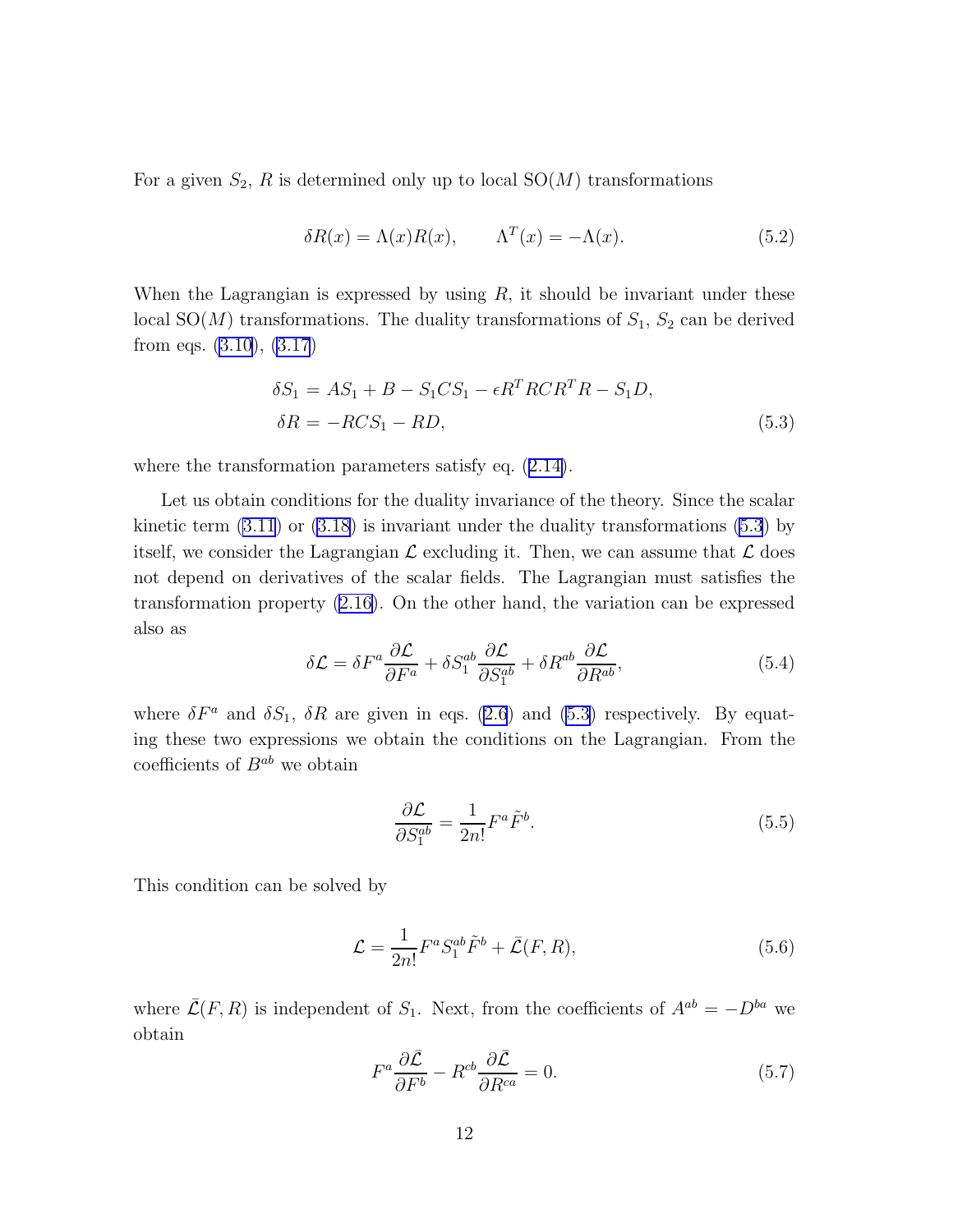<span id="page-12-0"></span>To solve this condition we introduce

$$
\mathcal{F}^a = R^{ab} F^b,\tag{5.8}
$$

and regard  $\overline{\mathcal{L}}$  as a function of  $\mathcal F$  and R. By using identities

$$
\frac{\partial \bar{\mathcal{L}}(F,R)}{\partial F^b} = R^{cb} \frac{\partial \bar{\mathcal{L}}(\mathcal{F},R)}{\partial \mathcal{F}^c},
$$
\n
$$
\frac{\partial \bar{\mathcal{L}}(F,R)}{\partial R^{ca}} = \frac{\partial \bar{\mathcal{L}}(\mathcal{F},R)}{\partial R^{ca}} + F^a \frac{\partial \bar{\mathcal{L}}(\mathcal{F},R)}{\partial \mathcal{F}^c},
$$
\n(5.9)

eq.([5.7\)](#page-11-0) becomes

$$
\frac{\partial \bar{\mathcal{L}}(\mathcal{F}, R)}{\partial R^{ab}} = 0. \tag{5.10}
$$

Thus,  $\bar{\mathcal{L}}(\mathcal{F}, R) = \bar{\mathcal{L}}(\mathcal{F})$  is independent of R. Finally, from the coefficients of  $C^{ab}$  we obtain a condition

$$
\mathcal{F}^a \tilde{\mathcal{F}}^b + \mathcal{G}^a \tilde{\mathcal{G}}^b = 0, \tag{5.11}
$$

where we have defined

$$
\tilde{\mathcal{G}}^a = n! \frac{\partial \bar{\mathcal{L}}(\mathcal{F})}{\partial \mathcal{F}^a}.
$$
\n(5.12)

We must also require the invariance of the Lagrangian under the local  $SO(M)$  transformations([5.2\)](#page-11-0). It gives a condition

$$
\mathcal{F}^a \tilde{\mathcal{G}}^b - \mathcal{F}^b \tilde{\mathcal{G}}^a = 0.
$$
 (5.13)

To summarize the duality invariance requires that the Lagrangian takes the form

$$
\mathcal{L} = \mathcal{L}_{\text{scalar}}(S, \partial_{\mu}S) + \frac{1}{2n!} F^a S_1^{ab} \tilde{F}^b + \bar{\mathcal{L}}(\mathcal{F}), \tag{5.14}
$$

wherethe scalar kinetic term  $\mathcal{L}_{\text{scalar}}$  given in eq. ([3.11](#page-7-0)) or ([3.18\)](#page-8-0) is included and  $\mathcal{L}(\mathcal{F})$  should satisfy eqs. (5.11), (5.13). The conditions (5.11), (5.13) take the same form as eqs. [\(4.2](#page-9-0)),([4.3\)](#page-9-0). Therefore, once we find a theory containing only gauge fields which has a compact duality symmetry, we can construct a theory which has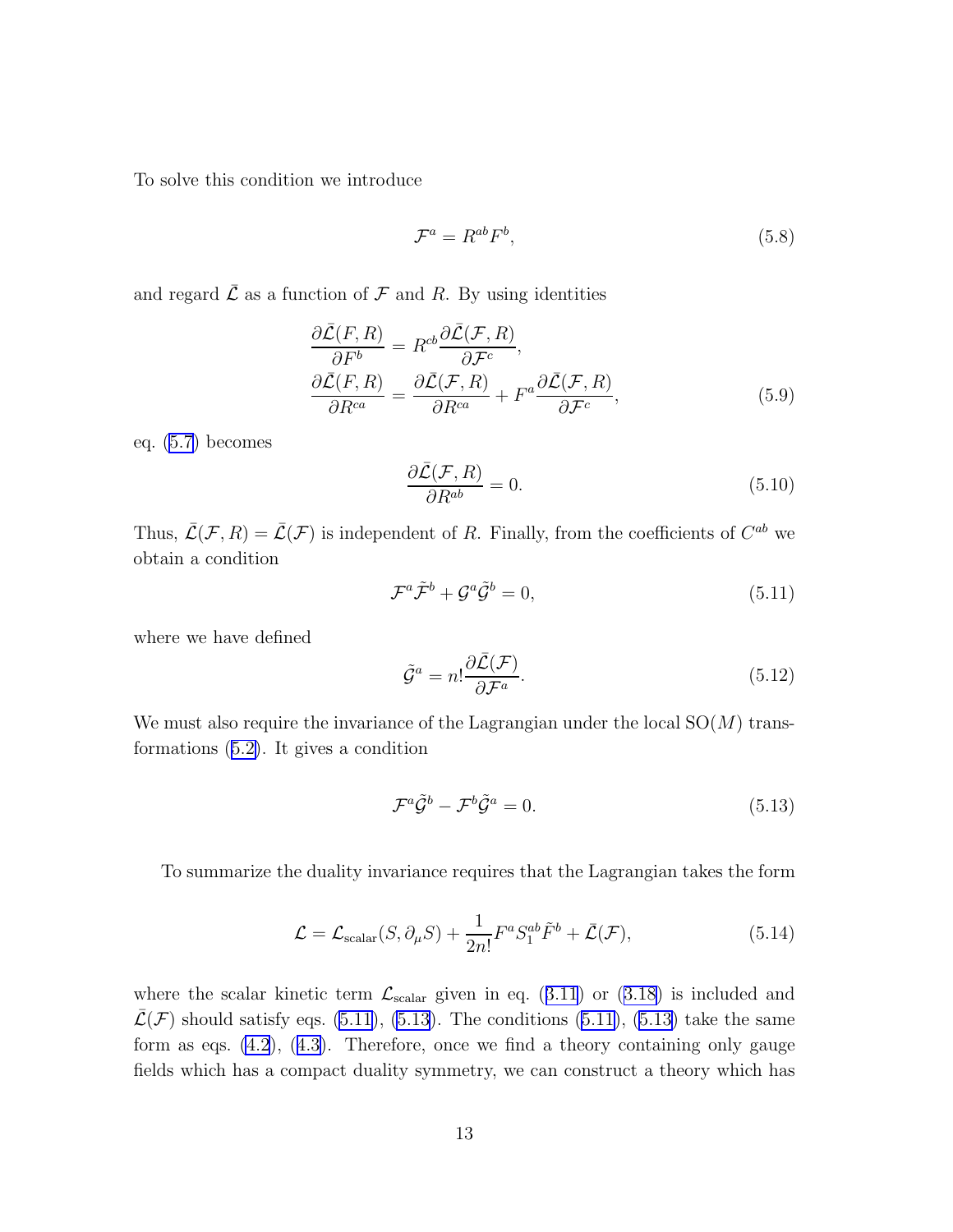non-compact duality symmetry by coupling it to scalar fields as in eq. [\(5.14](#page-12-0)). We note that the transformations of  $\mathcal F$  and  $\mathcal G$  have a simple form

$$
\delta \mathcal{F}^a = (RCR^T)^{ab} \mathcal{G}^b + \Lambda^{ab} \mathcal{F}^b,
$$
  
\n
$$
\delta \mathcal{G}^a = \epsilon (RCR^T)^{ab} \mathcal{F}^b + \Lambda^{ab} \mathcal{G}^b.
$$
\n(5.15)

These have the same form as the compact  $U(M)$  or  $SO(M) \times SO(M)$  transformations in eq. [\(2.17](#page-5-0)) but with field dependent and local transformation parameters.

For $M = 1$  in four dimensions these results reduce to those in refs. [[6\]](#page-14-0), [[7\]](#page-14-0). In particular, the scalar fields have only two components  $S_1 = a$  and  $R = e^{-\frac{1}{2}\phi}$ , where  $a(x)$  and  $\phi(x)$  are the axion field and the dilaton field respectively. The Lagrangian [\(5.14](#page-12-0)) then becomes

$$
\mathcal{L} = \frac{1}{2} (\partial_{\mu} \phi)^2 + \frac{1}{2} e^{2\phi} (\partial_{\mu} a)^2 + \frac{1}{4} a F_{\mu\nu} \tilde{F}^{\mu\nu} + \bar{\mathcal{L}} (e^{-\frac{1}{2}\phi} F_{\mu\nu}), \tag{5.16}
$$

where $\bar{\mathcal{L}}$  must satisfies eq. [\(5.11](#page-12-0)). The condition ([5.13](#page-12-0)) is automatically satisfied for  $M=1$ .

#### Note added

After completing this paper we noticed ref. [\[9\]](#page-14-0), in which duality symmetries of supergravities in general space-time dimensions were discussed in considerable details. We would like to thank B. Julia for informing us about these works.